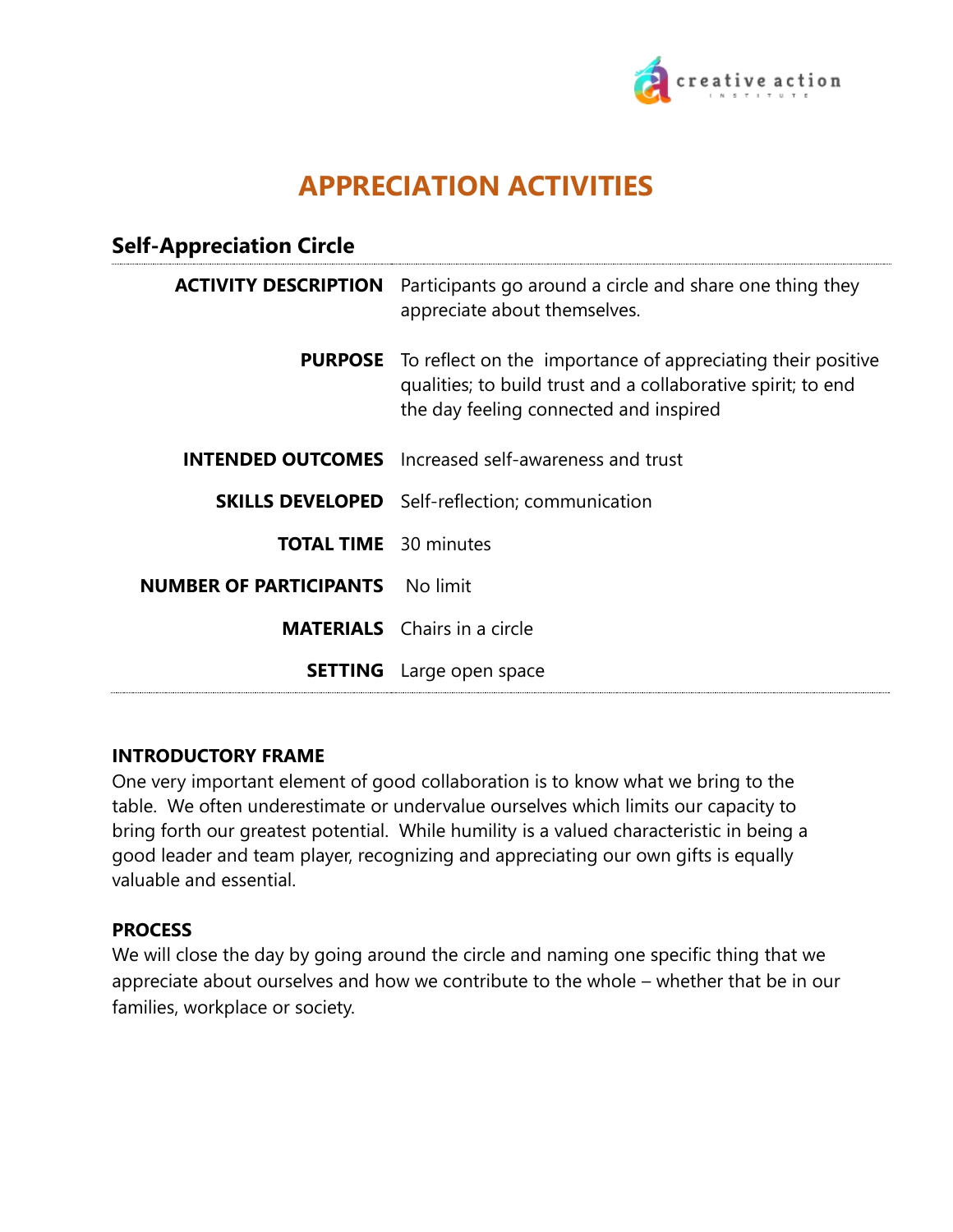

## **I Got Your Back Appreciations**

| <b>ACTIVITY DESCRIPTION</b>              | Participants form groups of four and sit in a small circle.<br>Each person takes a turn receiving appreciations by facing<br>outward. The others in the group talk about them saying<br>only positive things they have observed about their<br>participation, qualities and skills. |
|------------------------------------------|-------------------------------------------------------------------------------------------------------------------------------------------------------------------------------------------------------------------------------------------------------------------------------------|
|                                          | <b>PURPOSE</b> To end the day feeling connected, appreciated and<br>inspired                                                                                                                                                                                                        |
| <b>INTENDED OUTCOMES</b>                 | Increased sense of being seen and valued; increased<br>ability to acknowledge the positive contributions of others                                                                                                                                                                  |
| <b>SKILLS DEVELOPED</b>                  | Community building, critical reflection, ability to give and<br>receive appreciation                                                                                                                                                                                                |
| <b>TOTAL TIME</b> 15 minutes             |                                                                                                                                                                                                                                                                                     |
| <b>NUMBER OF PARTICIPANTS</b> At least 4 |                                                                                                                                                                                                                                                                                     |
| <b>MATERIALS</b>                         | Chairs                                                                                                                                                                                                                                                                              |
|                                          | <b>SETTING</b> Large room with open space                                                                                                                                                                                                                                           |

#### **PROCESS**

People stay in their teams. Each person receives 1-2 minutes of appreciation, depending on time.

- One participant turns their chair around so that they are facing outward. The other three people have two minutes to talk about all the things they appreciate about them, with as much specificity and detail as possible.
- Instead of "talking negatively behind someone's back", their partners speak about them only in positive affirmative ways so that they know that their colleagues have "got their back."
- Each person takes a turn receiving appreciation from the circle.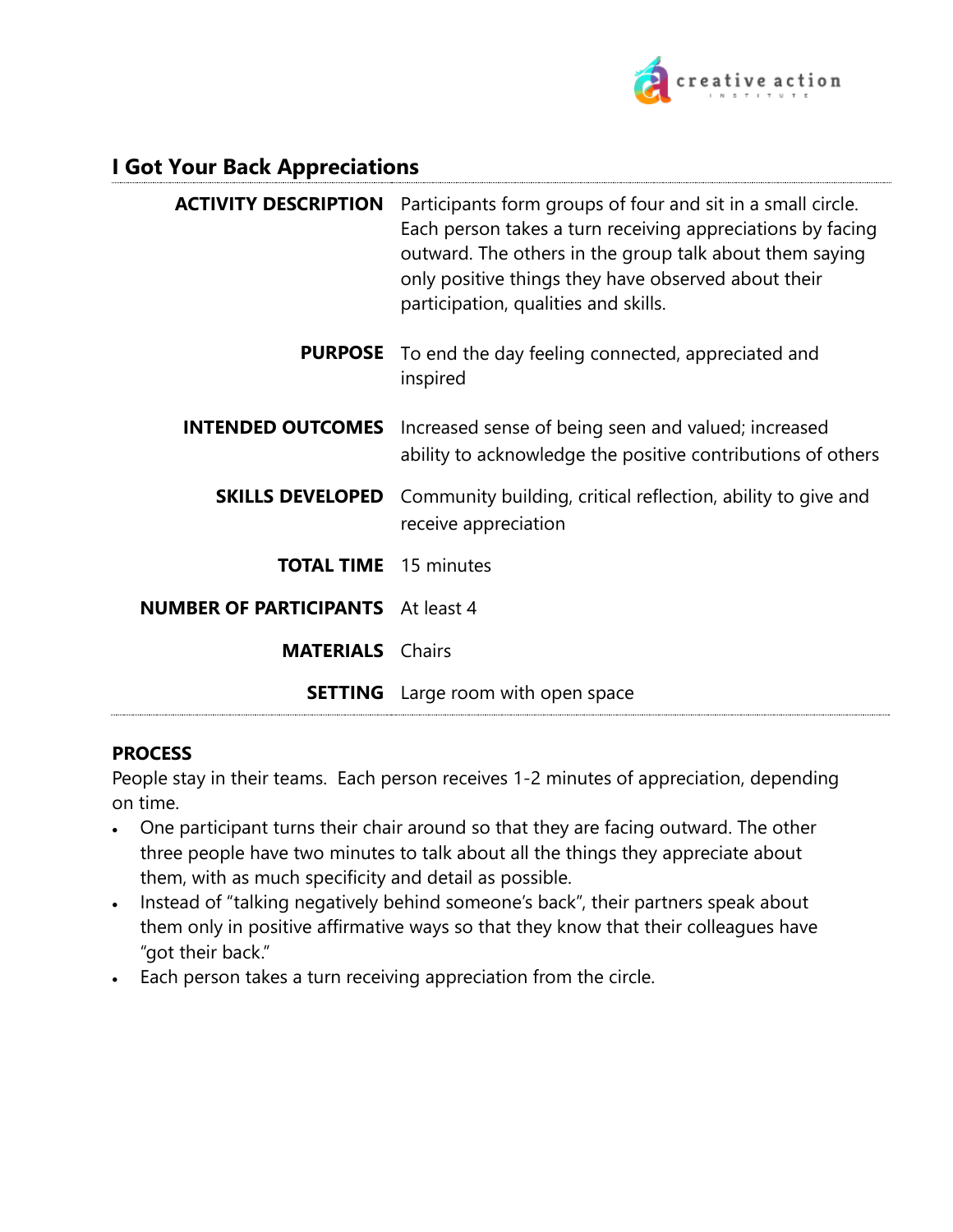

# **Superhero Appreciations**

| <b>ACTIVITY DESCRIPTION</b>                      | Participants tape large pieces of paper to each other's backs like<br>capes. With music in the background, they walk around writing<br>and drawing appreciations, metaphors and images on each<br>other's backs creating a super hero cape of affirmation and<br>appreciation that can be taken home as a token of the training. |
|--------------------------------------------------|----------------------------------------------------------------------------------------------------------------------------------------------------------------------------------------------------------------------------------------------------------------------------------------------------------------------------------|
|                                                  | <b>PURPOSE</b> To close with a sense of affirmation and connection                                                                                                                                                                                                                                                               |
|                                                  | <b>INTENDED OUTCOMES</b> Affirmation and connection                                                                                                                                                                                                                                                                              |
|                                                  | <b>SKILLS DEVELOPED</b> The ability to appreciate; community building                                                                                                                                                                                                                                                            |
| <b>TOTAL TIME</b> 45 minutes                     |                                                                                                                                                                                                                                                                                                                                  |
| <b>NUMBER OF</b> No limit<br><b>PARTICIPANTS</b> |                                                                                                                                                                                                                                                                                                                                  |
| <b>MATERIALS</b>                                 | Butcher paper, markers, music or sound system                                                                                                                                                                                                                                                                                    |
|                                                  | <b>SETTING</b> Large room or outdoors                                                                                                                                                                                                                                                                                            |

#### **INTRODUCTORY FRAME**

Cultivating a culture of appreciation helps us to build healthy and thriving organizations where people feel that their contributions are recognized and valued. One key skill in building creative leadership is the ability to recognize and affirm the unique gifts, talents and leadership qualities in others. In this exercise, we will call out and celebrate the super hero qualities within each one of us!

#### **PROCESS**

- Place a basket of markers, several rolls of masking tape and a stack of flip chart-sized paper in the middle of the floor.
- Instruct everyone to tape a flip chart sized paper to their back. Make sure the tape is in big enough strips so the paper actually stays. They may need to help each other get the paper on their backs. You can also make two holes and attach a string to hang it around their neck.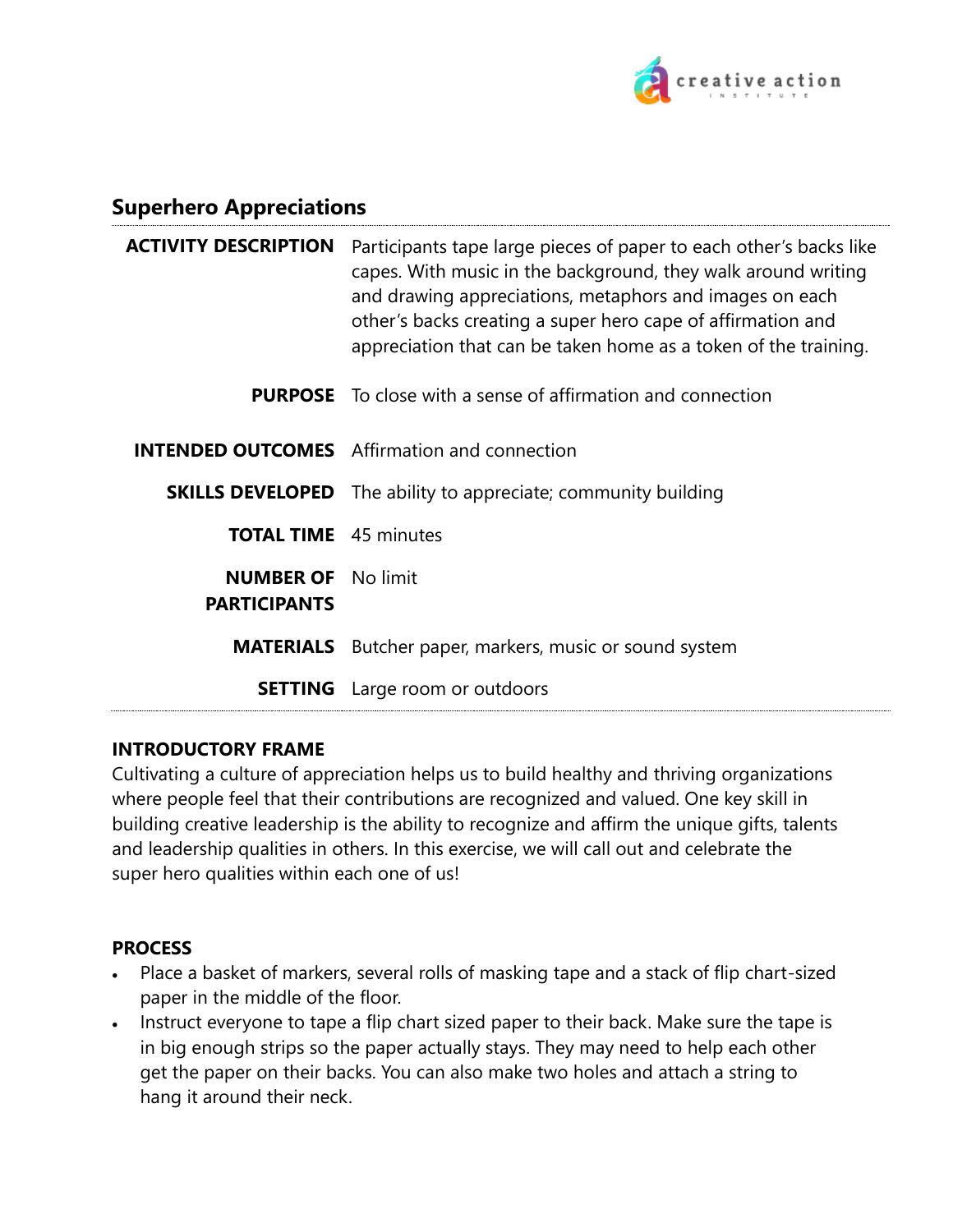

- Explain that this is an opportunity to gift each other with our reflections through words, images and metaphors. Invite participants to grab some markers and wander around the room writing appreciations or drawing images that reflect their appreciations on each other's backs. Coach everyone to try to get to every person's back if possible, and to offer appreciations that are substantive and not superficial. For example, instead of "You are nice," one might say "I loved your creativity and generosity in listening to others' ideas."
- Turn on some music to support the ambiance.
- Give a 5-minute warning before time is up, then invite participants to take off their capes and roll them up to take home and remind them of their amazing qualities.

## **REFLECTION**

- How does it feel to be appreciated in this way?
- How does it feel to offer appreciation to others?
- Why is it important to cultivate a culture of appreciation in our workplaces and communities?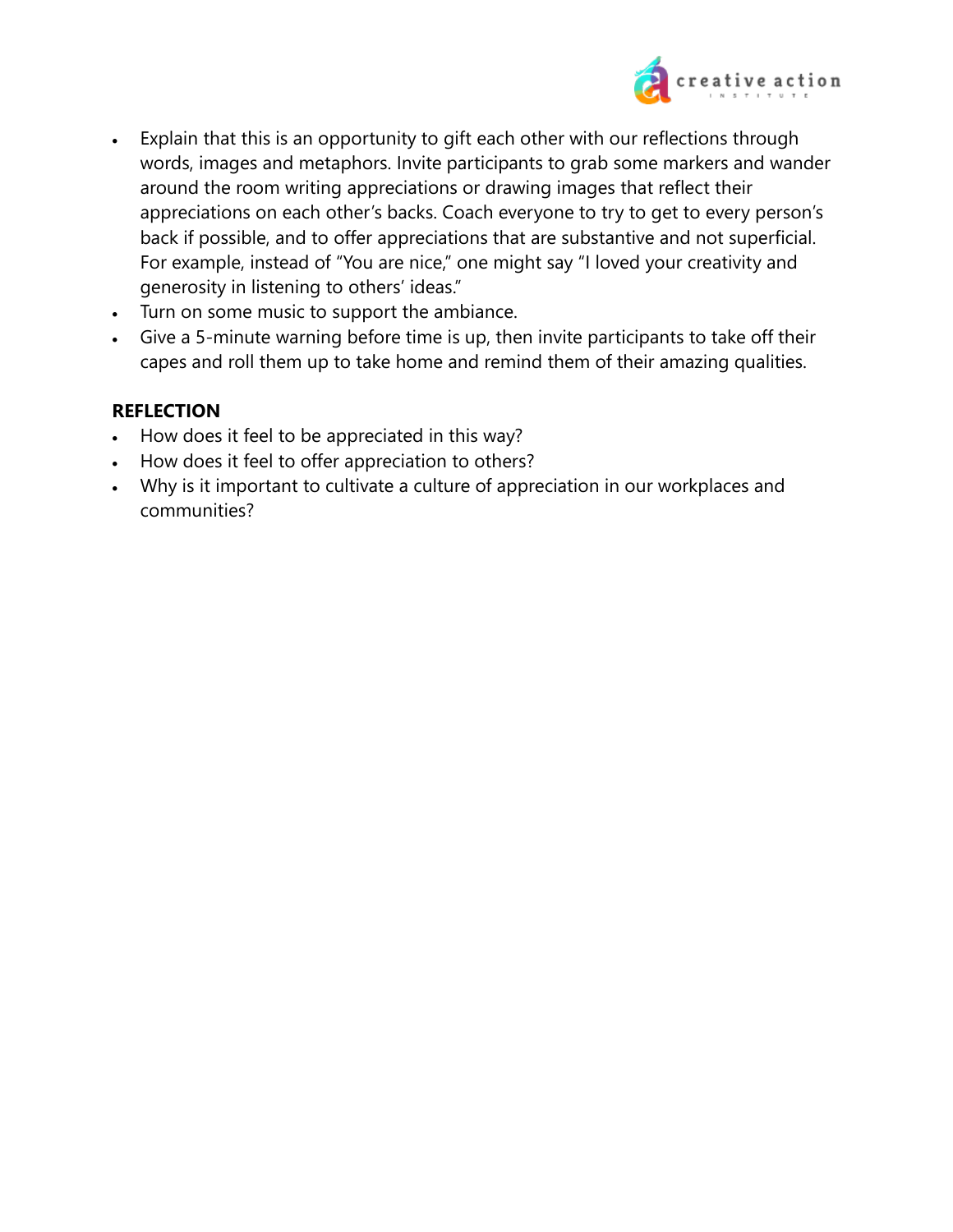

# **Web of Appreciations**

| <b>ACTIVITY DESCRIPTION</b>              | Participants stand in a circle with a ball of yarn. The<br>facilitator throws the yarn to someone, while holding<br>onto the end, and appreciates something specific about<br>that person. They hold onto a piece and throw the ball<br>of yarn to someone else, expressing an appreciation for<br>that person and so on until a web of appreciation is<br>woven that includes everyone. |
|------------------------------------------|------------------------------------------------------------------------------------------------------------------------------------------------------------------------------------------------------------------------------------------------------------------------------------------------------------------------------------------------------------------------------------------|
|                                          | <b>PURPOSE</b> To build a culture of appreciation and respect and<br>strengthen the community                                                                                                                                                                                                                                                                                            |
| <b>INTENDED OUTCOMES</b>                 | Increased sense of being seen and appreciated;<br>increased connection and trust                                                                                                                                                                                                                                                                                                         |
| <b>SKILLS DEVELOPED</b>                  | Expressing appreciation; observation; insight                                                                                                                                                                                                                                                                                                                                            |
| <b>TOTAL TIME</b> 30 minutes             |                                                                                                                                                                                                                                                                                                                                                                                          |
| <b>NUMBER OF PARTICIPANTS</b> At least 5 |                                                                                                                                                                                                                                                                                                                                                                                          |
| <b>MATERIALS</b> Ball of yarn            |                                                                                                                                                                                                                                                                                                                                                                                          |
| <b>SETTING</b>                           | Open space                                                                                                                                                                                                                                                                                                                                                                               |

#### **INTRODUCTORY FRAME**

As we have seen, systems thinking brings inter-relationships to the foreground. One way that we can strengthen relationships and our connections is to observe the positive qualities and contributions of others and to recognize them explicitly. This helps us to feel valued, seen and connected to the whole. To close our day, we are going to weave a visual web of connection and appreciation of our living system. We are each going to recognize someone and name something specific that we appreciate about them – their insights, way of being, relating, thinking, doing, how they have shown up in the group, what they have contributed, etc.

#### **PROCESS**

- Participants stand in a circle.
- The facilitator starts with a ball of yarn and throws it to someone, while holding onto one end. The facilitator appreciates something specific about that person.